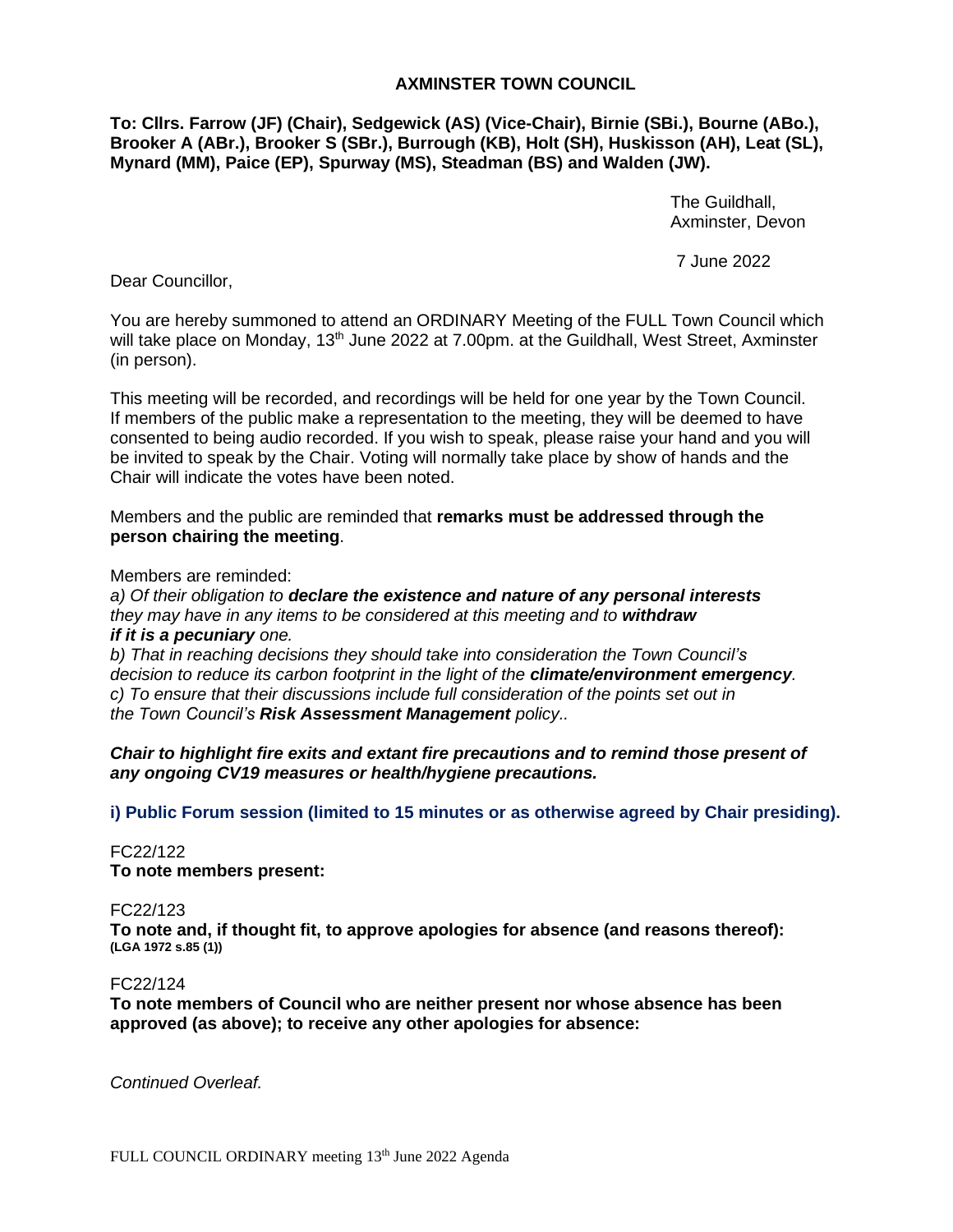## FC22/125

**To receive any declarations of interest from members of the committee in relation to items of business on this agenda and to note any dispensations previously afforded:** *This does not preclude the need for members to declare any additional interests that may arise during the meeting.*

At the FULL Council meeting held 14/02/2022, Cllr. Farrow was afforded a dispensation\* to discuss and vote upon matters pertaining to parish allotments. This dispensation applies until May 2023 (unless rescinded prior to that date) and is afforded in respect of Cllr. Farrow's disclosable pecuniary interests as set out in the Register of Members Interests. *\* Localism Act 2011 (s.33)*

## FC22/126i)

**To consider and, if thought fit, to approve the minutes of the Annual Meeting of the FULL Council held on Monday 9 th May 2022 as previously circulated to members and published online:**

### FC22/126ii)

**To consider any matters arising from the minutes of that meeting:**

### FC22/127i)

**To consider and, if thought fit, to approve the minutes of the Ordinary Meeting of the FULL Council held on Monday 16th May 2022 as previously circulated to members and published online:**

### FC22/127ii)

**To consider any matters arising from the minutes of that meeting:**

#### FC22/128

**To note the minutes of the following Committee meetings held (as dated below) and to consider any matters arising from those minutes:**

- a) Employment Committee meeting 17<sup>th</sup> May 2022
- b) Planning Committee meeting 30<sup>th</sup> May 2022
- c) Strategy and Finance Committee meeting 30<sup>th</sup> May 2022
- d) Operations Committee meeting 7<sup>th</sup> June 2022

#### FC22/129

**To consider the recommendations from those committees (as per the minutes published online) and, if thought fit, to approve these as Council policy (by way of resolution): \***

*\* Only recommendations which fall outside of the relevant Committee's Terms of Reference require FULL Council approval, unless the relevant Committee has formally deferred the decision to FULL Council, as specified within the minutes of that meeting.*

## FC22/130

**To consider any matters listed on this agenda that Councillors consider should be dealt with as confidential business as per the provisions of The Public Bodies (Admission to Meetings) Act 1960 (other than those already shown below as Part Two business – see agenda items FC22/139(IC) to FC22/140 (IC) incl.):**

*Continued Overleaf.*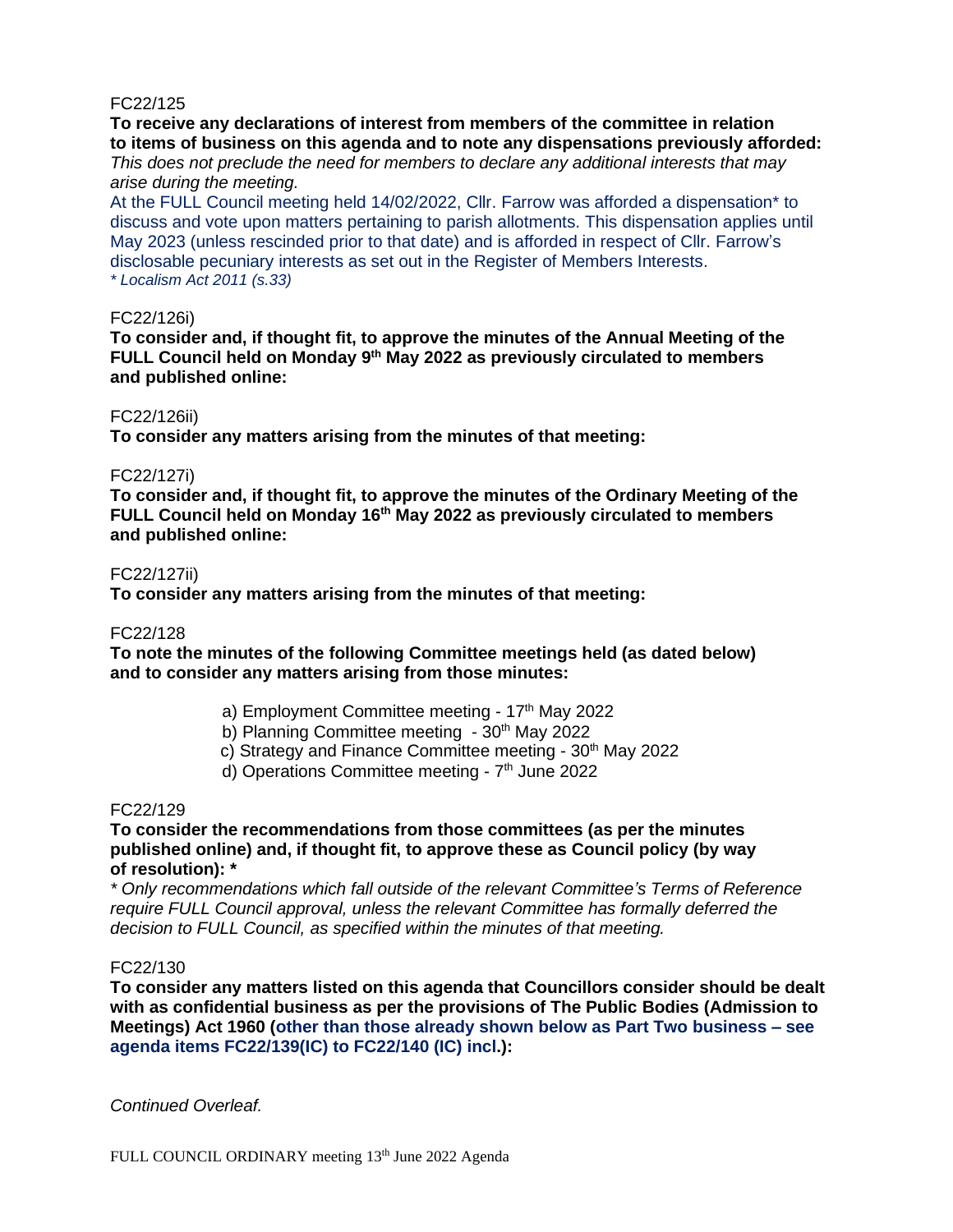## FC22/131

## **To consider Council's financial matters:**

a) To consider and, if thought fit, to approve payments for May 2022.

b) To receive, and note, Responsible Financial Officer's Report and financial pack for May 2022 in the new standardised format.

c) Questions to the RFO on these accounts/financial reports.

d) To receive update on the ongoing review and audit of the FY21-22 accounts.

e) To consider proposal that an Extraordinary meeting of the FULL Council be held on Monday  $27<sup>th</sup>$  June 2022 (prior to the scheduled Strategy & Finance Committee meeting) to consider and, if thought fit, approve Sections One and Two of the Annual Governance and Accountability Return (AGAR3) and to receive the Internal Auditor's report for FY21-22. f) To consider any matters pertaining to the Town Council's ongoing Risk Management Assessments.

g) To note the outcome of the EDDC Cabinet meeting held  $8<sup>th</sup>$  June 2022 with regard to the proposed funding arrangements for Axminster Skate-Park tranche 2.

## FC22/132

## **To consider planning matters:**

a) To consider any planning applications awaiting consideration (and decision) *Hyperlinks to EDDC website can be found using the blue highlighted applications references.*

*None at the time of the agenda publication.*

b) To consider proposal from Cllr. Walden that this Council should seek the support of the three EDDC ward members for Axminster to request that EDDC initiate planning enforcement action under Section 215 of the Town and County Planning Act 1990 in respect of a number of properties in the town centre; Cllr. Walden to speak on this matter.

**Council Business to be considered:**

## FC22/133

**To consider whether Axminster Town Council wishes to adopt the recently-revised EDDC Model Code of Member Conduct.**

## FC22/134

**To consider appointment of Mr. Michael Davis (CMLI) as Honorary Tree Warden for Axminster Town Council.**

## FC22/135

**To consider design, style and wording for Anti Dog Fouling signage in the town.**

FC22/136

**To consider any matters of urgency for noting / Chair's announcements.**

## FC22/137

**To note the date of the Council's next Ordinary FULL meeting; 13th June 2022.**

*Continued Overleaf.*